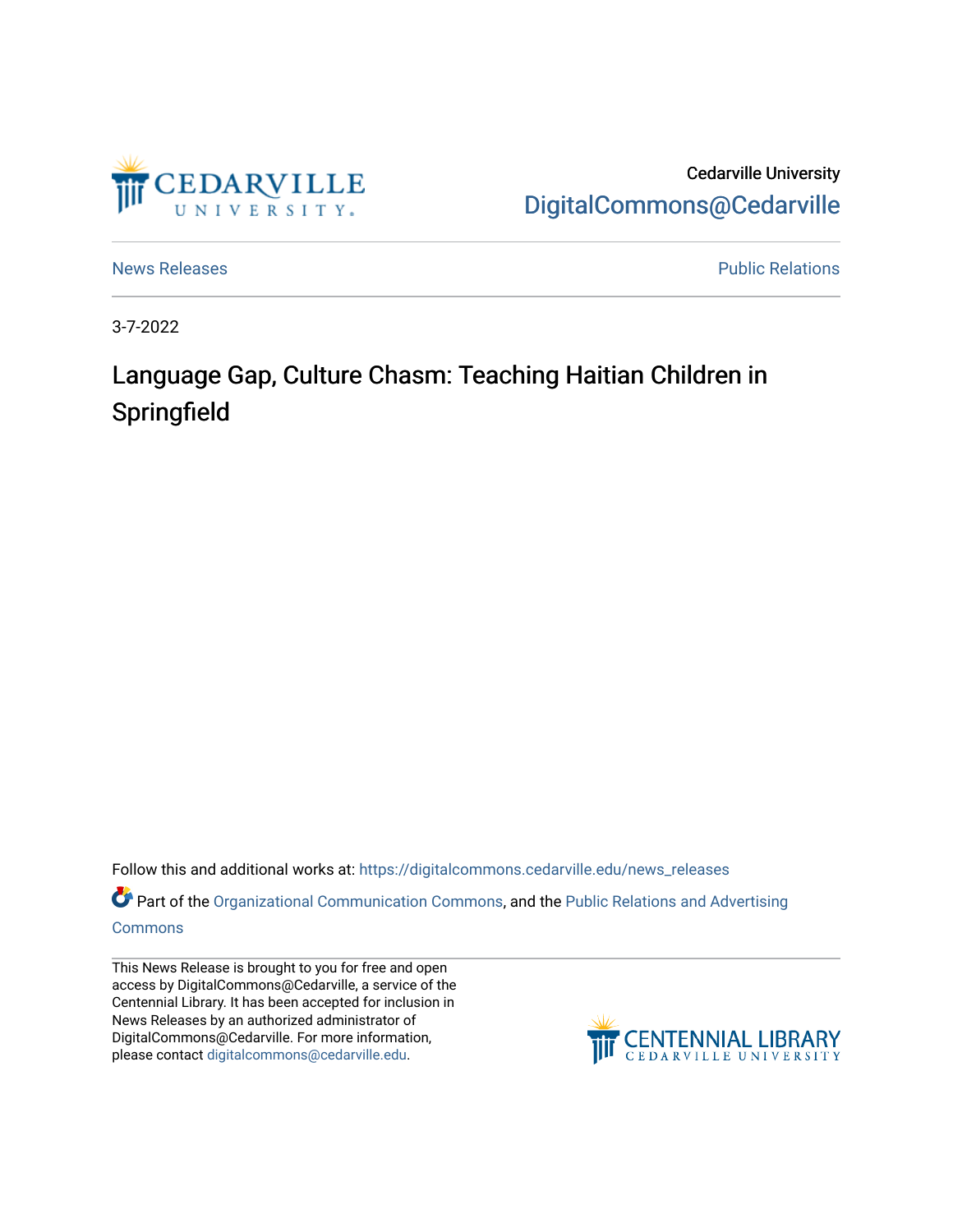#### **FOR IMMEDIATE RELEASE March 7, 2022**

**CONTACT:** Mark D. Weinstein Executive Director of Public Relations [937-766-8800](tel:937-766-8800) (o) [937-532-6885](tel:937-532-6885) (m) [Mweinstein@cedarville.edu](mailto:Mweinstein@cedarville.edu) @cedarvillenews

## **Language Gap, Culture Chasm: Teaching Haitian Children in Springfield**

**CEDARVILLE, OHIO --** A 2021 Cedarville University graduate is helping French-speaking Haitian children bridge not just a language gap but a huge culture chasm in his efforts to teach them English.

Since the fall, 2021 [linguistics](https://www.cedarville.edu/academic-programs/linguistics) graduate Ian MacPhail-Fausey has been teaching Haitian children how to speak English in Springfield, Ohio, schools, an area in dire need of help with their growing Haitian immigrant population.

[Reportedly,](https://www.wyso.org/local-and-statewide-news/2022-01-06/springfield-schools-expanding-esl-program-for-spanish-haitian-creole-and-french-speakers) Springfield schools saw their English as a Second Language (ESL) student population more than double by the end of 2021. This is due to the low cost of living, thriving job market and well-established immigrant outreach efforts in the area.

In response, Springfield schools hired numerous ESL teachers throughout the last year, including MacPhail-Fausey, who originally applied to be a French interpreter for Springfield's school district.

For two months, MacPhail-Fausey interpreted French for students at multiple schools in ESL classrooms. In December, after a position opened, he was granted an ESL teaching role with Springfield High School, where he has been working since.

"A lot of the students come in as what we call newcomers, speaking no English at all," MacPhail-Fausey explained. "My role is to give them English language instruction so they can go into their content courses."

"It's like teaching a regular high school classroom, but the students aren't regular," he added. "There is a lot of unique culture and entirely different needs to address. I love interacting with them and they teach me so much about their culture and themselves."

MacPhail-Fausey describes one interaction with a student as more influential than the rest, "We were able to sit down and talk about life, politics and culture entirely in English," he shared. "That student had so much to talk about and finally, because of our work in class, could